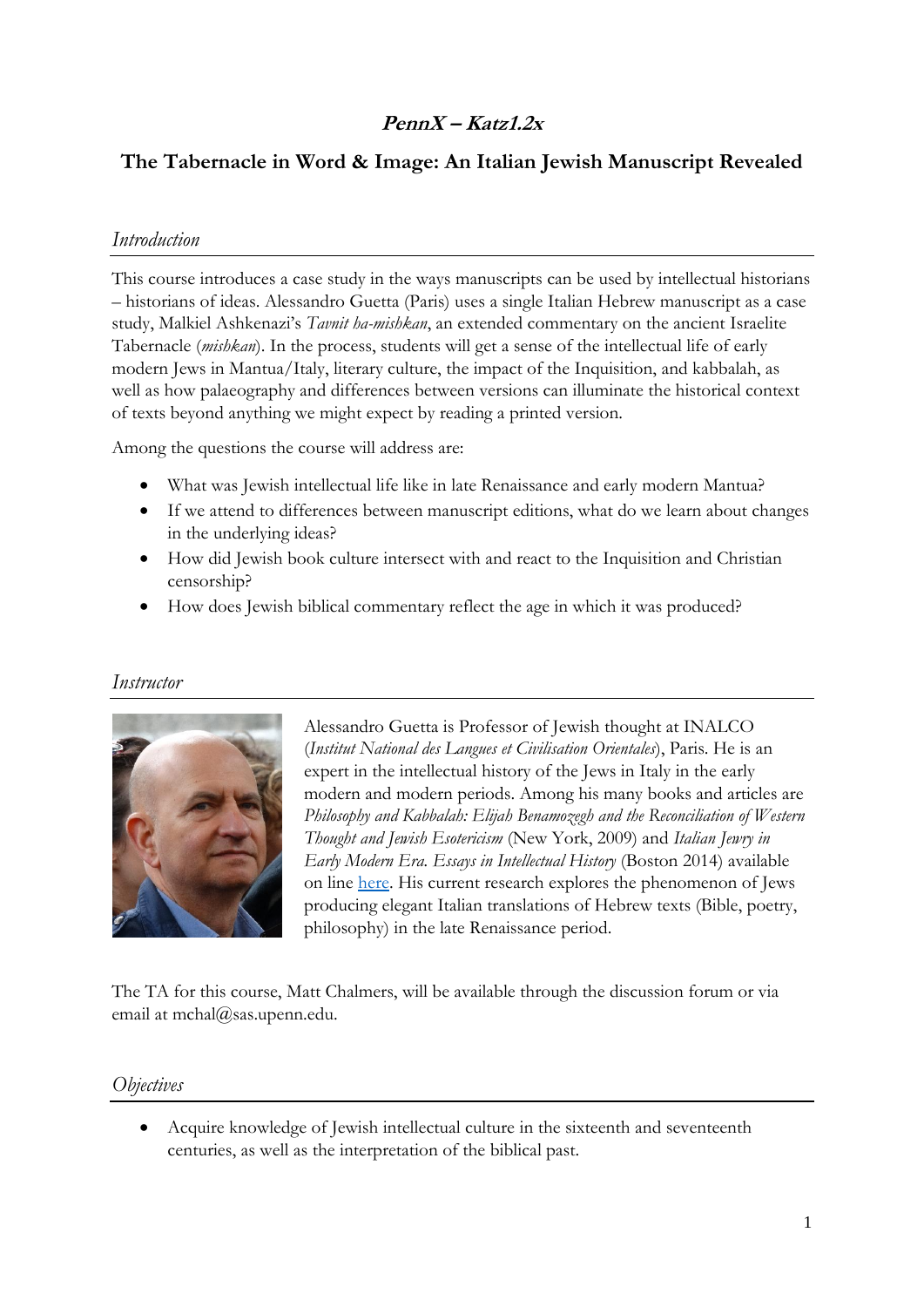- Become familiar with a significant early modern Jewish intellectual, Malkiel Ashkenazi, and the important, understudied *Tavnit ha-mishkan*.
- Understand the value of exploring manuscript editions as material objects, especially for the history of ideas.

## *Prerequisites*

There are no prerequisites for taking this course. However, we encourage learners to explore edX [DemoX](https://www.edx.org/course/demox-edx-demox-1) if they are unfamiliar with the exX platform.

Though this course can stand alone, it is part 2 of a new series exploring what can be learned from studying Jewish manuscripts. Part one is by Professor Y. Tzvi Langermann (*PennX – Katz1.2x*): **[The History of Medieval Medicine through Jewish Manuscripts](https://www.edx.org/course/history-medieval-medicine-through-jewish-pennx-katz1-1x)**.

#### *Course Format*

The course comprises five short modules, released in June 2018. The course is self-paced and has no end date.

A total time commitment of 2–3 hours is expected.

Each module contains the following components:

- **Lecture videos**
	- o The basic content for the module is a lecture video, between 10-15 minutes long, in which Alessandro Guetta explains a key concept with reference to the *Tavnit ha-mishkan*.

#### **Review Questions**

- o Optional multiple-choice questions attached to each lecture to aid retention of material.
- o Unlimited attempts are permitted.
- o Worth 60% of final course grade.
- **Final Quiz**
	- o Thirteen questions graded assessment.
	- o One or two attempts per question permitted, depending on question type.
	- o Worth 40% of final course grade.

In addition, the course includes:

- **Glossary of Key Terms**
	- o Alphabetized.
	- o Covers Hebrew-language terminology in particular, as well as key individuals.
- **Further Reading bibliography**
- **Discussion Forum**
	- o Participation is optional but encouraged.
	- o Moderated for several weeks after launch (June 2018) by Matt Chalmers, Teaching Assistant for the course.
	- o Please exercise good judgement and appropriate forum etiquette including respect for fellow learners.